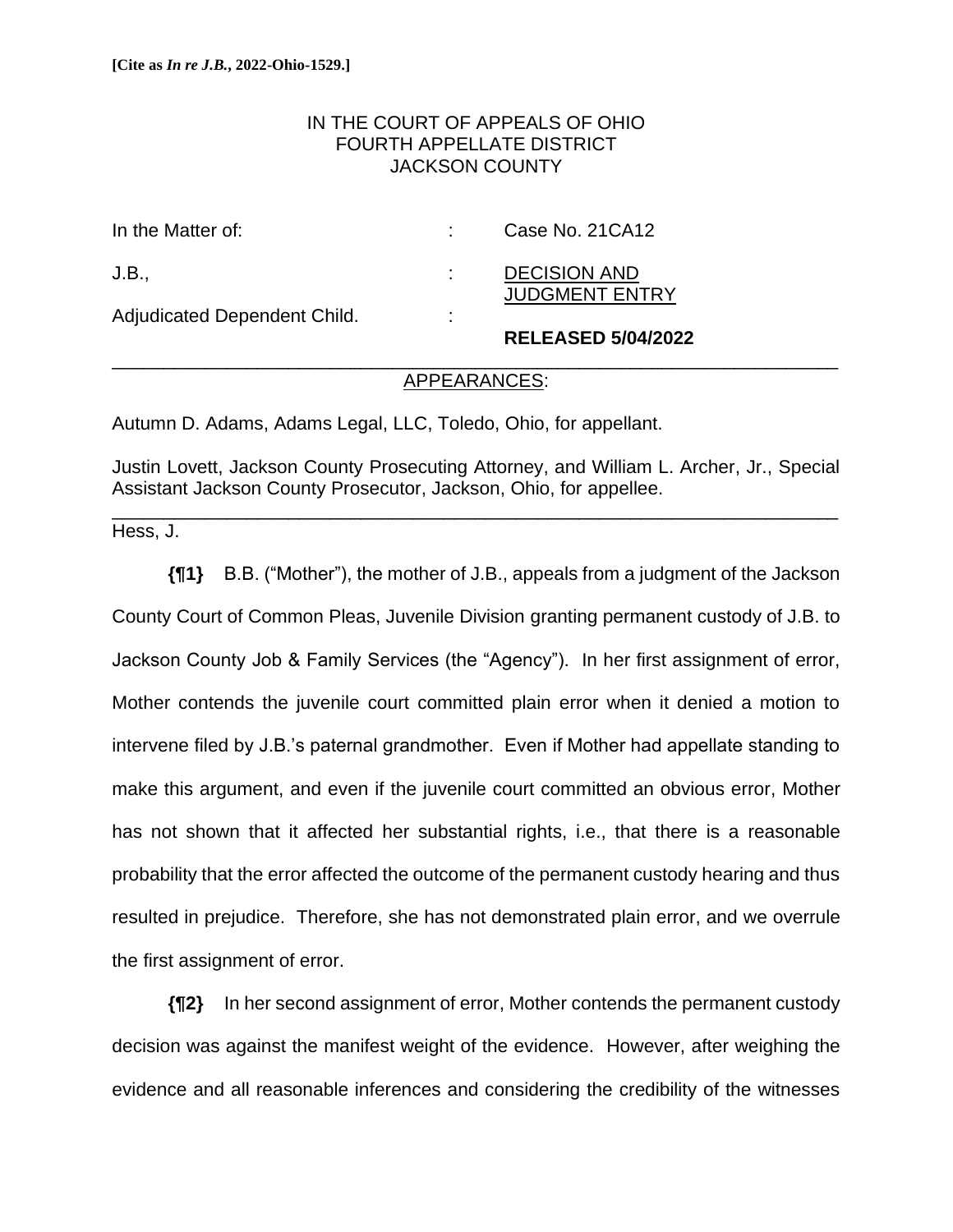after according the requisite deference to the juvenile court's determinations, we conclude that the court did not clearly lose its way or create a manifest miscarriage of justice. Therefore, we reject Mother's argument and affirm the juvenile court's judgment.

#### I. FACTS AND PROCEDURAL HISTORY

**{¶3}** On July 23, 2019, the Agency filed a complaint alleging that J.B., d.o.b. 10/21/18, was a neglected and dependent child. The complaint stated that the Agency received information that Mother went to jail and left J.B. with his maternal grandmother, who was allegedly using methamphetamine. The complaint identified F.S., Jr., as the child's putative father. The Agency sought a disposition of temporary custody.

**{¶4}** On August 22, 2019, the juvenile court conducted a pretrial at which Mother appeared but F.S., Jr., who had not yet been served, did not appear. Mother agreed to a voluntary safety plan with the Agency for the placement of J.B. On October 4, 2019, the court conducted an adjudicatory hearing at which Mother and F.S., Jr., appeared; however, F.S., Jr., left before the hearing. Mother stipulated J.B. was a dependent child and agreed to a disposition of temporary custody to the Agency, which would place the child with J.C.<sup>1</sup> The court instructed those who appeared at the adjudicatory hearing that they did not have to appear at the October 11, 2019 dispositional hearing but gave F.S., Jr., a chance to do so. He did not appear. On October 16, 2019, the court issued an entry adjudicating J.B. a dependent child and awarding temporary custody to the Agency. On October 30, 2019, the court issued an entry adopting its adjudicatory orders as dispositional orders.

<sup>&</sup>lt;sup>1</sup> At the adjudicatory hearing, no one explained what, if any, relationship J.C. had to J.B. However, F.S., Jr., was later determined not to be J.B.'s father, and another man, C.H., was found to be the father. J.C. is C.H's mother. Thus, she is the paternal grandmother of J.B.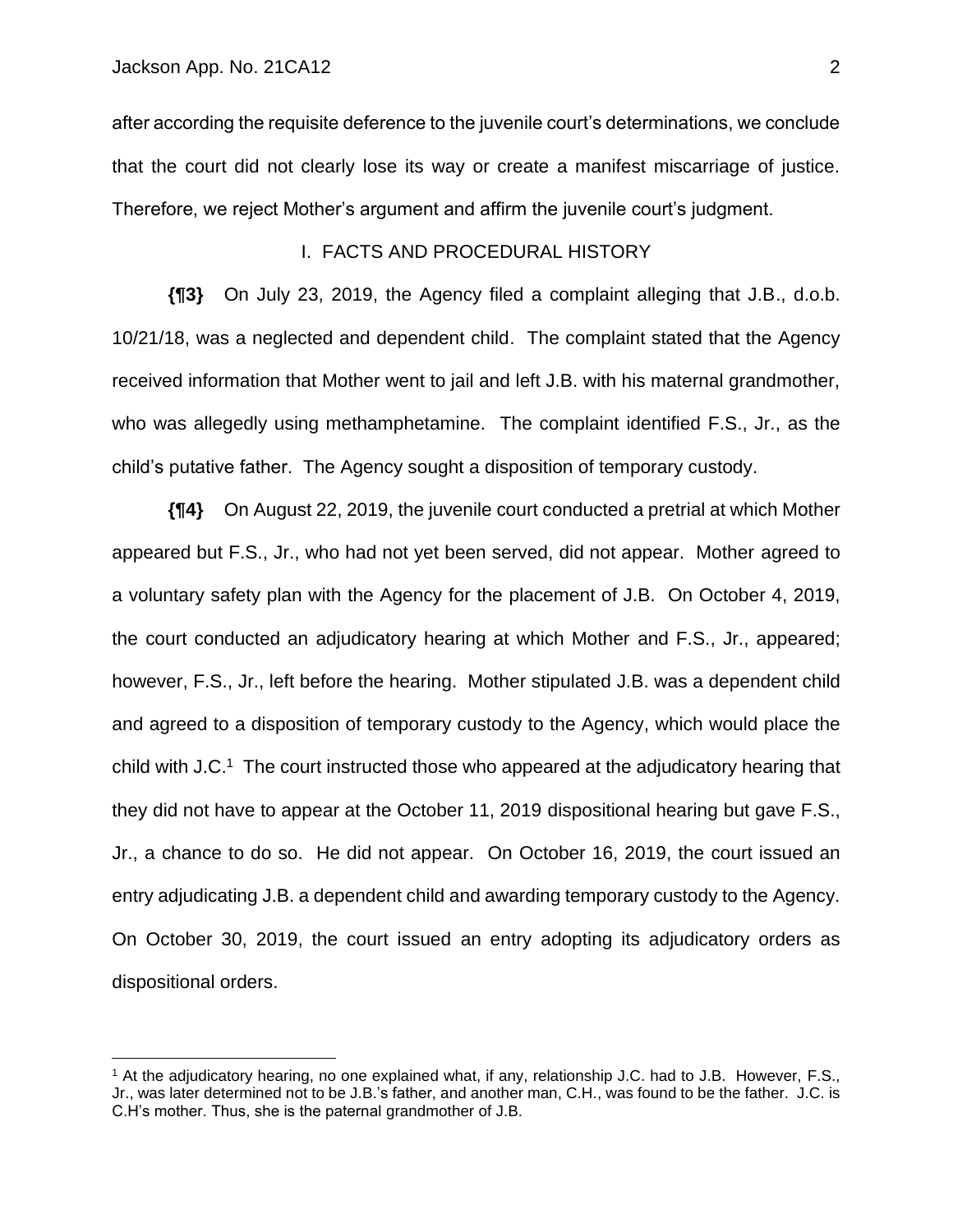**{¶5}** On January 23, 2020, the court conducted a review hearing at which F.S., Jr., appeared but Mother did not because she was in jail. In an order related to the hearing, the court noted that another possible father had been named and ordered F.S., Jr., to submit to genetic testing. The court also noted J.B. was still in the Agency's custody, placed with J.C., and "doing well" in his placement. However, on January 30, 2020, the Agency gave notice that on the day of the review hearing, it moved J.B. to foster care. Subsequently, genetic testing revealed a 0% probability that F.S., Jr., was the child's biological father, and the court dismissed him as a party. The court added the other possible father, C.H., J.C.'s son, as a party, and ordered him to submit to genetic testing. On July 10, 2020, the Agency filed a DNA test report indicating a 99.999997% probability of paternity, and the court later found C.H. was J.B.'s biological father.

**{¶6}** On September 22, 2020, Mother moved the court to let J.C., then known to be J.B.'s paternal grandmother, intervene. The juvenile court summarily denied the motion. On March 10, 2021, a handwritten letter J.C. wrote to the court was filed, which stated, among other things, that she "would like to intervene."

**{¶7}** On March 17, 2021, the Agency moved for permanent custody, and on May 5, 2021, the court conducted a hearing on the motion. C.H. did not appear but Mother did. Mother's attorney observed that it appeared J.C. filed a motion to intervene on March 10, 2021, that there was a "previous motion" filed on Mother's behalf by her former attorney, and that "[t]here may have been a ruling on that" but not on the March 10, 2021 motion. Mother's attorney stated that it was her "understanding that the paternal grandmother would like to have legal custody of this child at this time, which would be in the best interests of my client." The judge explained that he had seen "the prior request"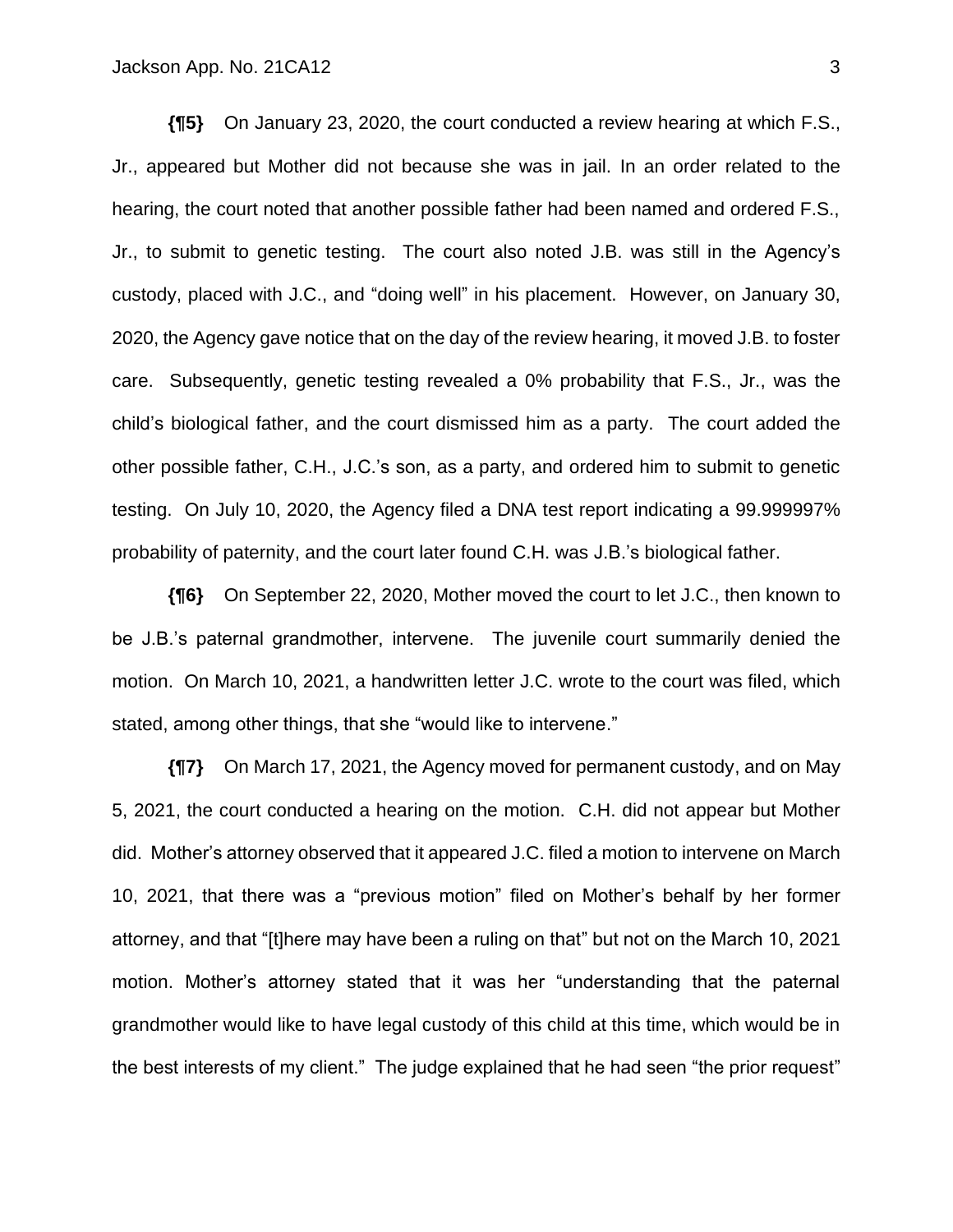and "denial from [his] predecessor of that request" and that he had "no intention of entertaining the new motion" and "issuing a ruling on that" because the issue had "already been ruled on previously."

**{¶8}** Kristin Butts, social services supervisor at the Agency, testified that she initially acted as a supervisor in this matter but has been the ongoing caseworker since February 2020. Butts testified that Mother was incarcerated from around May 2019 to late June or July 2019 and left J.B. in the care of his maternal grandmother, T.B., who used drugs. Butts testified that the Agency has had temporary custody of J.B. since October 4, 2019. The Agency initially placed him with J.C. but moved him to a foster home on January 23, 2020, because C.H. was residing at J.C.'s home "on and off," "insisted" her residence was his residence, and "would not provide another residence." The Agency also had concerns about drug activity happening around the home "through" C.H.

**{¶9}** According to Butts, Mother's case plan required that she complete a drug and alcohol assessment and follow treatment recommendations, submit to drug screens, complete parenting classes, maintain a residence and employment, and engage in mental health counseling. Butts testified about Mother's failed efforts to complete substance abuse treatment and mental health counseling. Mother did not complete parenting classes. She typically kept in contact with Butts and attended weekly supervised visits with J.B. unless she was in inpatient treatment, incarcerated, or precluded from visiting due to the COVID-19 pandemic. Mother was incarcerated from December 5, 2019, to February 15, 2020, and for about ten days in April 2021. Mother's interactions with J.B. had "been a lot better recently." However, the Agency could not expand visitation due to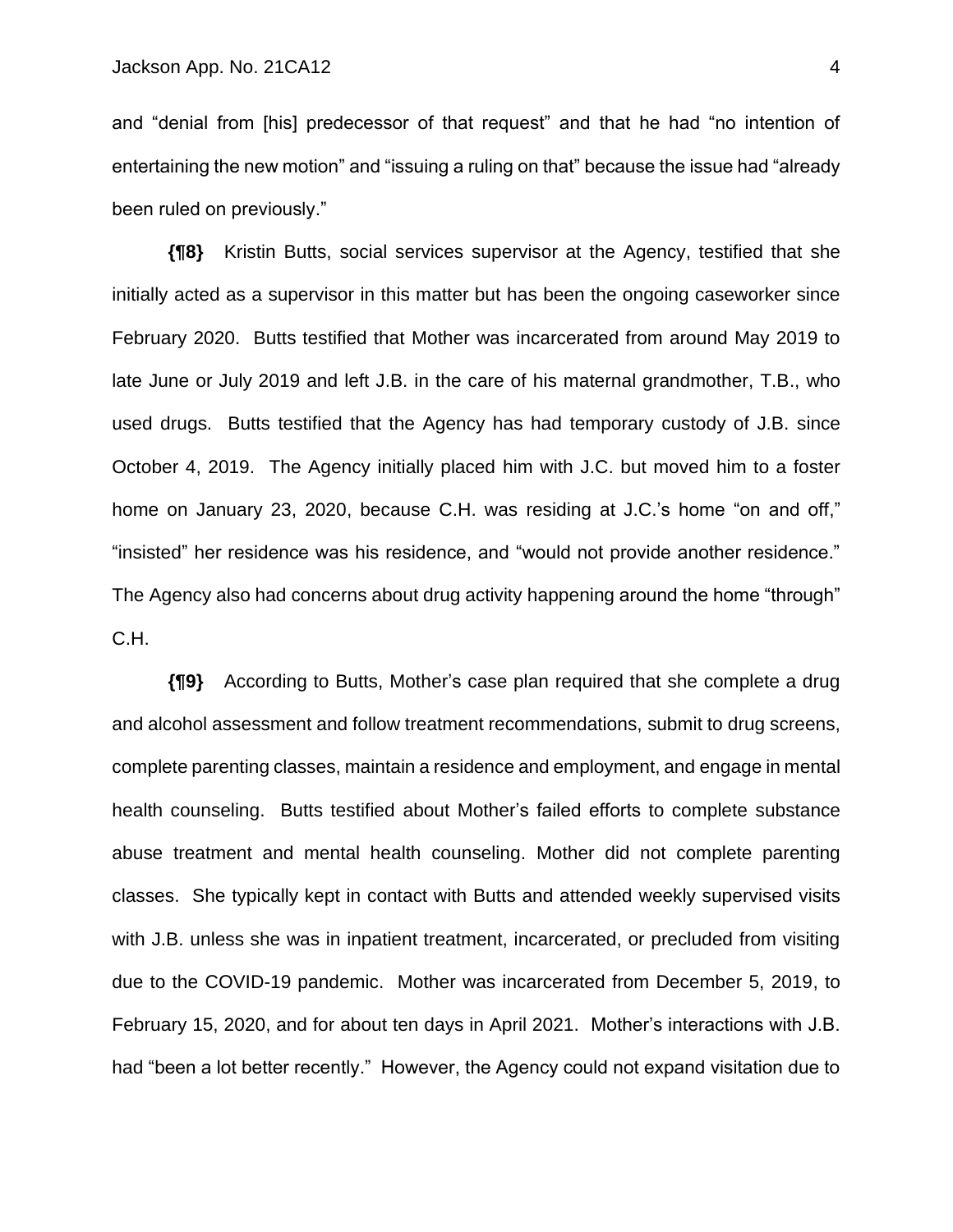Mother's drug screens and lack of a valid driver's license and insurance. Mother was "employed for periods" but had been unemployed since the Agency moved for permanent custody. Mother had an apartment but lost it and moved in with T.B. about a month or two before the permanent custody hearing C.H. told Butts he did not want to have contact with J.B. or be part of the case plan.

**{¶10}** Butts testified that J.B. needed a legally secure permanent placement and that if the Agency received permanent custody, its goal would be to find an adoptive family for him. Butts testified that J.B. appeared to be bonded to his foster family. His foster parents and a backup caregiver were interested in adopting. The Agency had explored relative placements as an alternative to a grant of permanent custody. Butts testified that T.B. was not an option due to a felony conviction. Mother often expressed that she wanted J.B. to return to J.C.'s home. However, Butts testified that J.C. was not an option because C.H.'s address of record was still J.C.'s address, and J.B. "cannot be placed where he is" under the Agency's placement criteria. Butts also indicated that the Agency had concerns about activity that occurred in J.C.'s home during C.H.'s youth. Butts admitted that she never went to J.C.'s home after J.B. was removed from there. However, she spoke to C.H. about his living arrangements in 2020, right after his paternity was established, and C.H. said, "I stay with this girl or that girl or with [J.C.] depending on if the girl I'm with will let me stay." And since then, each month, Butts made unsuccessful efforts to follow up with C.H., who had a warrant out for his arrest at the time of the permanent custody hearing. About a month or two before the permanent custody hearing, Mother suggested placement with J.B.'s great aunt, D.M., who previously had Mother's sister in her care. Butts testified that D.M. never contacted her about wanting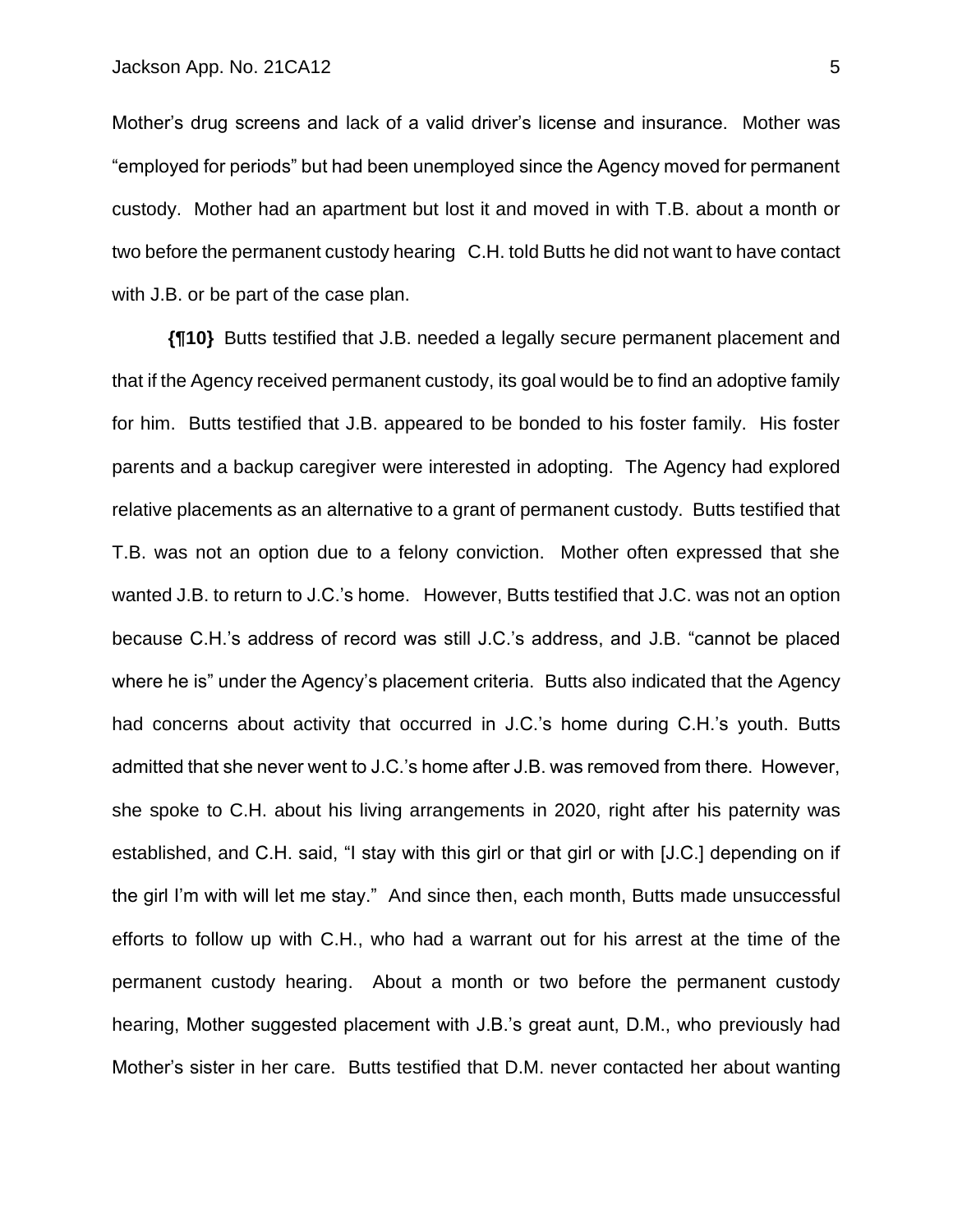such a placement and that once the Agency moves for permanent custody, it "typically" does not "go backwards and look for placement with another relative." However, if the Agency receives permanent custody, it considers whether there is an appropriate relative to adopt the child.

**{¶11}** Laura Rippeth, a social service worker at the Agency, testified that she supervised some visits between Mother and J.B. At a March 8, 2021 visit, Mother had scabs and sores on her face and agreed to do a drug a screen. Rippeth asked Mother if it would be positive since all of her screens since August 2020 had been positive. Mother thought "it would be clean" but admitted to using methamphetamine the week before. The drug screen was positive. Rippeth testified that she observed sores on Mother's face at other visits and recalled another visit when Mother admitted to using drugs the week before.

**{¶12}** J.B.'s foster mother testified that J.B. was placed in her home on January 23, 2020, and was still there. She and J.B. have a good bond, J.B. gets along well with her husband, and J.B. loves her daughter. She takes J.B. to doctor's appointments, and he is in speech therapy. The foster mother did not know who J.B.'s father was and never had contact with him. She facilitated virtual and supervised in-person visits between Mother and J.B. and recalled her missing only one in-person visit but being late to almost every visit.

**{¶13}** Attorney Sirena Robinson testified that she had been J.B.'s guardian ad litem since July 2019 and recommended that the Agency have permanent custody. Robinson testified that there were concerns about Mother's drug use, that she failed to complete substance abuse treatment multiple times, and that she had been incarcerated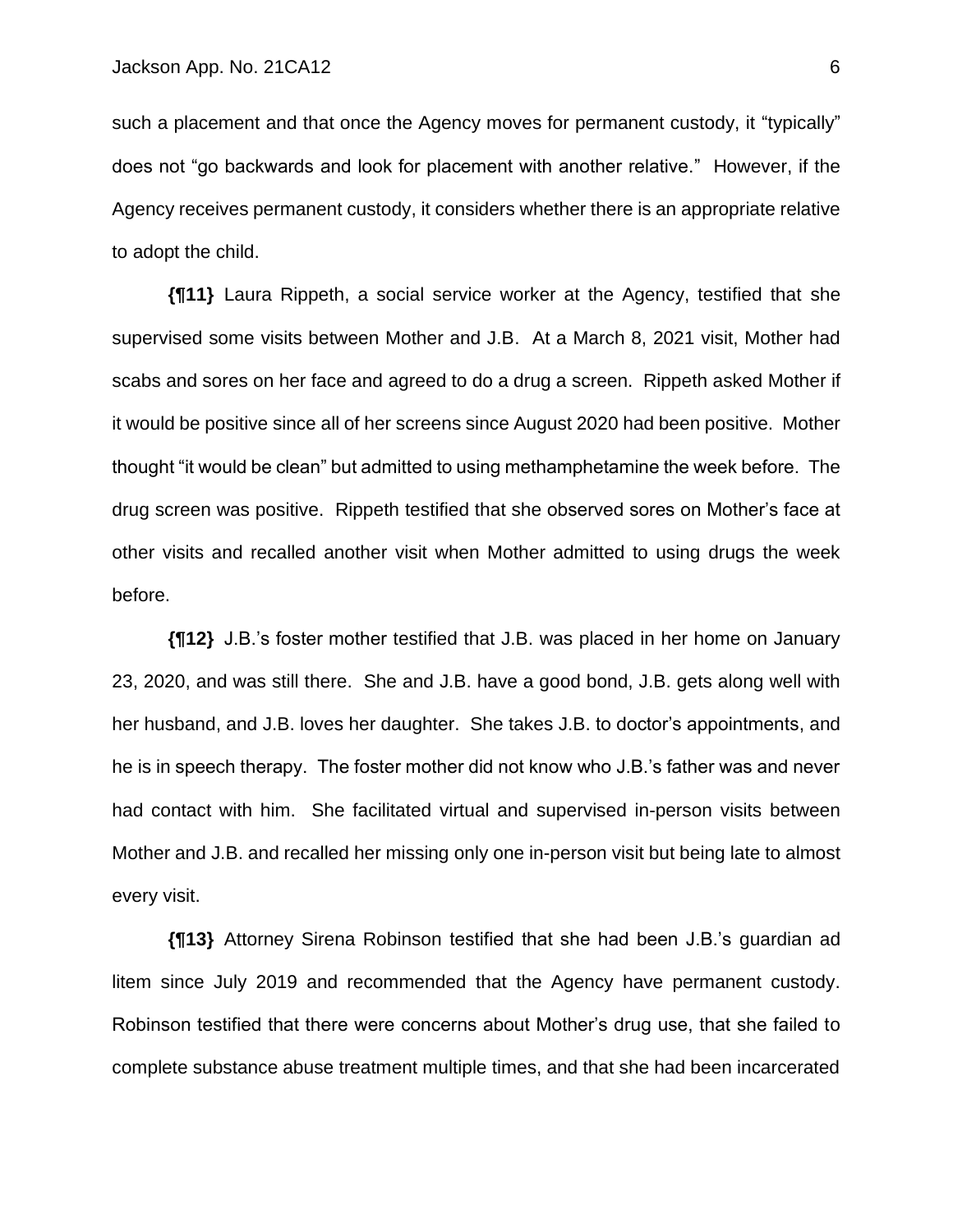three times. Her lack of independent housing and employment were also issues. Robinson testified that during a recent visit between Mother and J.B., Mother was "appropriate" with the child, brought him gifts, and engaged with him. However, J.B. did "not demonstrate much of a bond with" her. He "would not engage in terms of saying goodbye," seemed "unbothered when she left," and "ran straight to the foster mother." Robinson had problems maintaining contact with Mother and made multiple, unsuccessful attempts to contact C.H. Robinson testified that she thought J.B. lived with J.C. under a safety plan for "two to three months" before the court granted the Agency temporary custody. Robinson never visited J.C.'s home when J.B. lived there.

**{¶14}** Mother's only witness was J.C., who testified that J.B. resided with her two different times. J.C. could not recall exactly when, but thought he most recently resided with her via placement through the Agency from the end of 2019 until early 2020. At the time, J.C. knew C.H. might be J.B.'s father. According to J.C., the reasons the Agency gave for removing J.B. from her home were that it believed C.H. was living with her contrary to Agency instructions and that Mother and C.H. had "too much access" to J.B. J.C. admitted the Agency had told her that C.H. could not live with her but denied that he was. J.C. testified that C.H. got out of prison for receiving stolen property around October or November 2019 and was staying with a boyfriend of one of her daughters. He came to J.C.'s home to visit another child of his,  $B<sup>2</sup>$ , who lived with her. J.C. testified that the Agency had given permission for her to let C.H. visit B. She let Mother visit J.B. "about every day" and let T.B. visit him, but the Agency had never prohibited this. J.C. testified that she never let Mother, C.H., or T.B. leave the home with J.B.

<sup>&</sup>lt;sup>2</sup> During the permanent custody hearing, this child was referred to only by first name.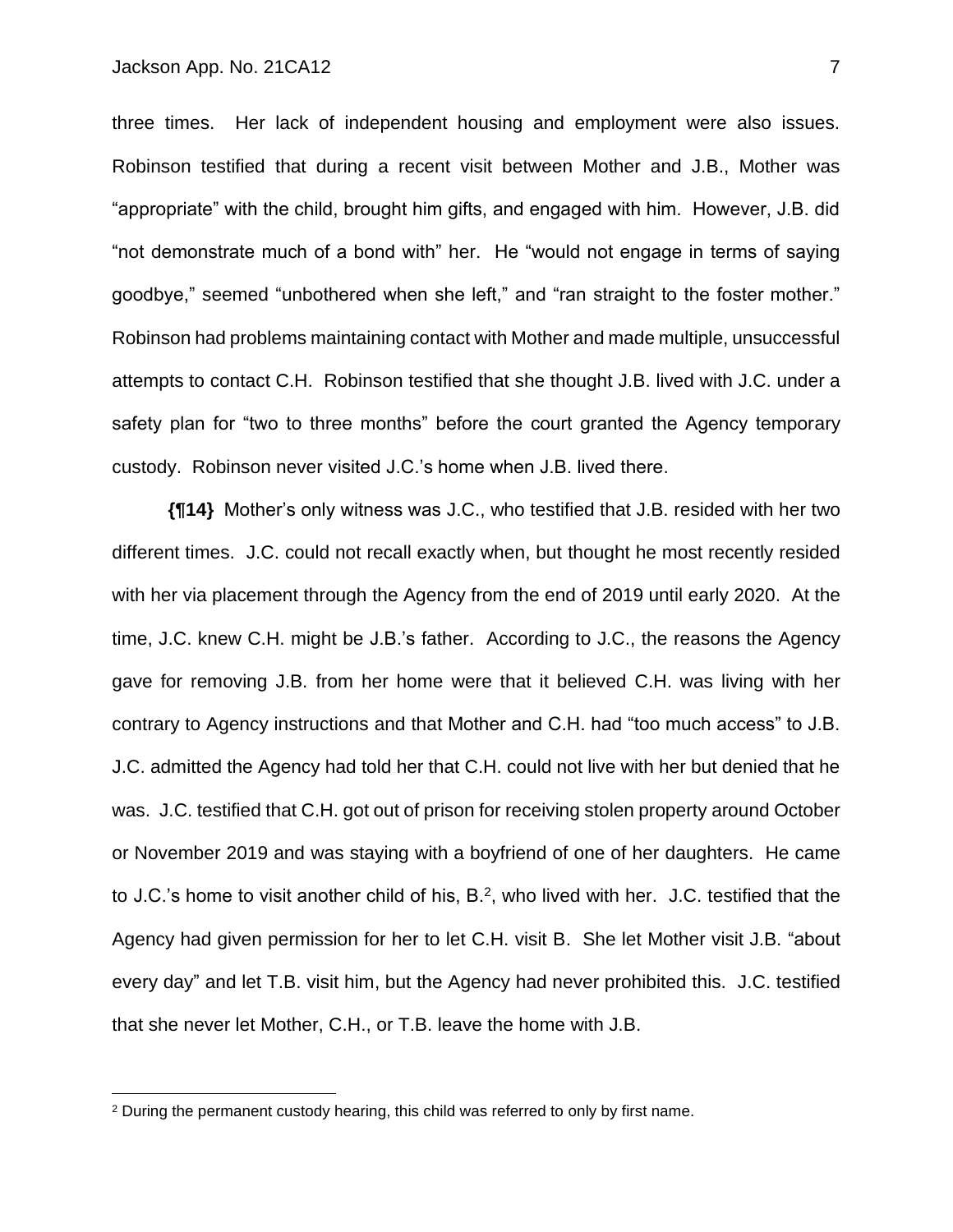**{¶15}** J.C. testified that she wanted legal custody of J.B. She tried to visit J.B. after his removal from her home, but the Agency would not allow visits due to the COVID-19 pandemic. She has been employed at the same business for 21 years and has no criminal history. She lives in a five-bedroom home with her two daughters and B., who J.C. now has custody of via "a private case." J.C. testified that she is separated from her husband, C.C., that he has not resided with her for about a year, but that he spends the night "[m]aybe once or twice a week." J.C. admitted that C.C. has a criminal history. She thought he was convicted of domestic violence in 2005. Over ten years ago he was convicted of receiving stolen property and went to prison. He was released "way more than five years" ago. She was not aware of him having any drug-related convictions and thought his most recent criminal proceeding involved a driving under suspension charge. J.C. thought C.C. was on probation. She indicated that she would be comfortable telling C.C. that he could not be in her home if it meant J.B. could be placed there.

**{¶16}** J.C. testified that C.H. does not live with her because she does not "approve of what he's doing right now." It had been "probably eight months" since he spent the night in her home. He was "probably on probation," and she thought he was living in "a tent somewhere." J.C. knew C.H. used her address as his own and claimed she spoke to him about changing it many times, but he refused to do so. J.C. testified that she does not see C.H. "that much" but admitted that she keeps her doors unlocked when she is home and that C.H. "comes and goes in and out" of her home "if he's around the neighborhood." J.C. testified that if she got legal custody, she would be willing to take every action necessary to ensure C.H. would not be in her home with J.B.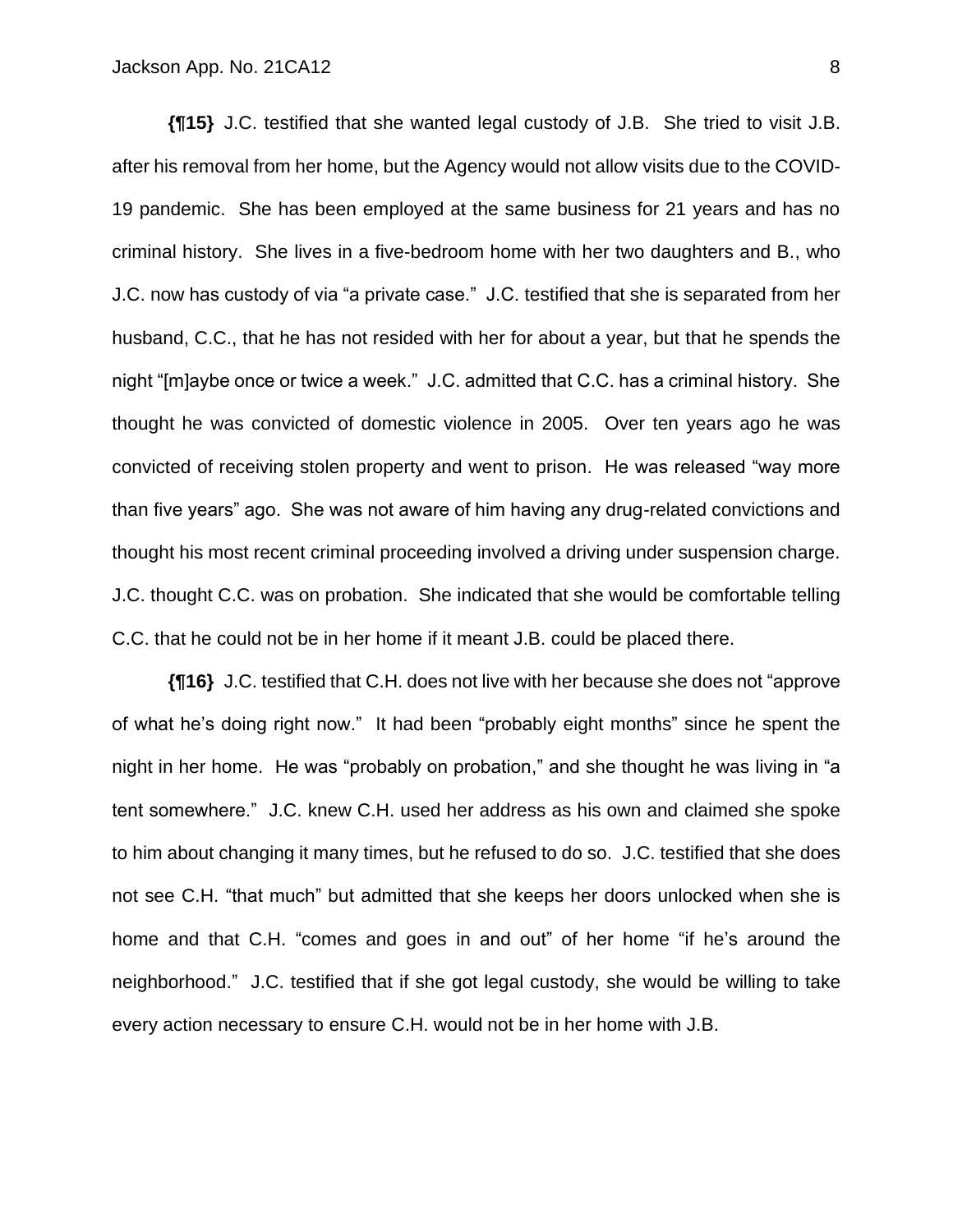**{¶17}** The Agency recalled Butts in rebuttal, and she testified C.C. was convicted of a felony in 2010 and had convictions for multiple misdemeanor offenses: disorderly conduct in 2015, criminal trespassing in 2016, and possession of illegal substances in 2017 and 2019. Butts testified that none of these convictions precluded placement of J.B. in a home with C.C. However, they concerned the Agency.

**{¶18}** On November 1, 2021, the Agency filed a suggestion of death and attached an obituary and news article indicating C.H. had died on September 3, 2021. On November 19, 2021, the juvenile court granted the Agency permanent custody of J.B. The court found that J.B. had been in the Agency's temporary custody for 12 or more months of a consecutive 22-month period, i.e., from October 16, 2019 (the day the court issued the adjudication entry), until March 17, 2021 (the day the Agency moved for permanent custody). The court found a grant of permanent custody to the Agency was in J.B.'s best interest. The court considered J.B.'s interactions and interrelationships, stating:

The child herein is two years old and has been separated from his mother since October 16, 2019. Since that time, Mother has consistently visited with the child in-person once weekly and also made sporadic virtual contact in between in-person visits. The in-person visits were, at times, interrupted due to Mother's incarceration. The child has had virtually no contact with his Father. Testimony bore a positive relationship between Mother and child during the limited in-person visits. However, due to Mother's consistent positive drug screens and lack of cooperation with Case Plan goals, the Court has limited information to consider when analyzing this factor as it relates to Mother.

The child herein is excelling in his current foster placement, has developed a strong bond with all members of his foster family, and is receiving appropriate medical care.

The court found J.B. was unable to convey his wishes due to his tender age. The court

also considered J.B.'s custodial history, finding that he had spent "the majority of his life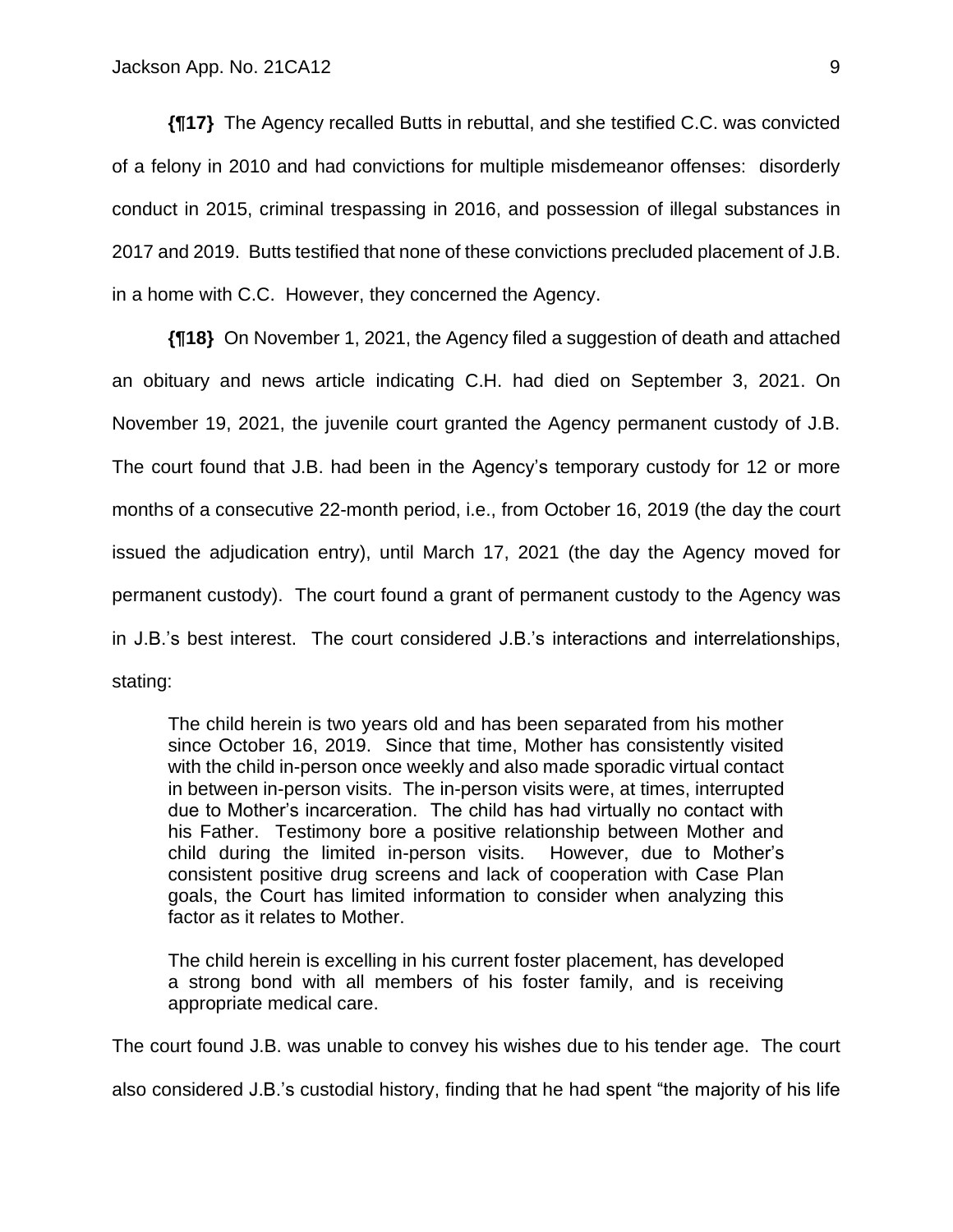out of the care of his Mother," had "resided with maternal grandmother, paternal grandmother, and a foster family," and had "been in the temporary custody of a public children services agency for more than twelve months of a consecutive twenty-two month period." The court found J.B. needed a legally secure permanent placement which could not be achieved without a grant of permanent custody to the Agency. The court found "[n]o suitable relative or kinship provider was produced to the Court as an alternative to permanent custody," and specifically "relied on the fact that both proposed alternative placement households contain convicted felons and that the testimony of paternal grandmother, [J.C.], was not credible." In addition, the court addressed the factors in R.C. 2151.414(E)(7) to (E)(11).

### II. ASSIGNMENTS OF ERROR

**{¶19}** Mother presents two assignment of error<sup>3</sup> :

- I. The Trial Court erred in summarily denying to hear J.C.'s motion to intervene in the permanent custody action, as the Trial Court was required to look at the least restrictive placement when considering a legally secure and long term placement for J.B.
- II. The Trial Court's decision to grant permanent custody to the Agency rather than to J.B.'s family member was against the manifest weight of the evidence.

## III. MOTION TO INTERVENE

**{¶20}** In her first assignment of error, Mother contends that the juvenile court erred by "summarily denying to hear J.C.'s motion to intervene" because the court had to consider the "least restrictive placement" for J.B. Mother asserts that she has standing to appeal this ruling because it "injuriously affected" her rights. Mother claims J.C. has a

<sup>&</sup>lt;sup>3</sup> The assignments of error are taken from pages 3 and 5 of Mother's appellate brief. They were phrased differently in the table of contents on page ii of the brief.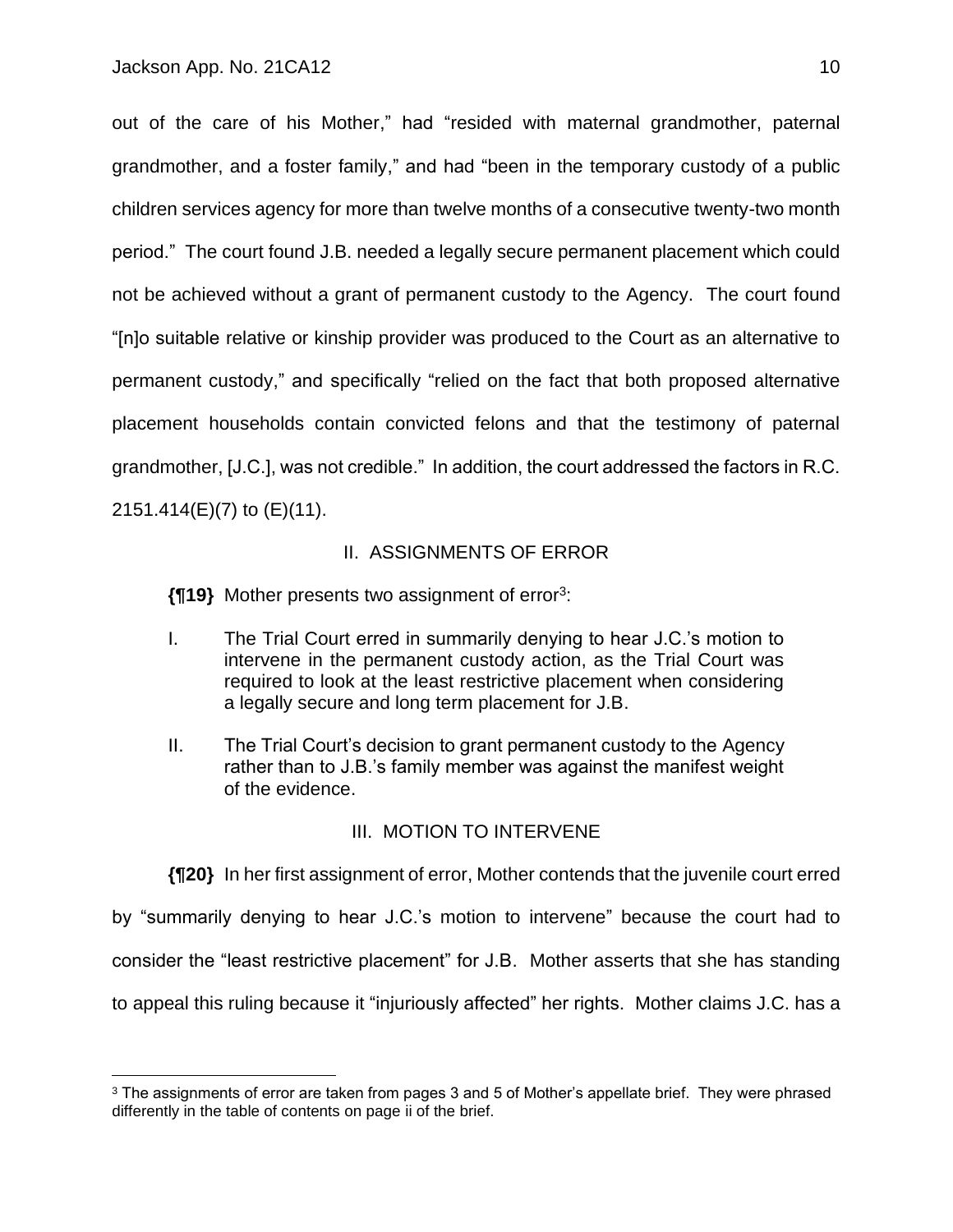right to intervene under Civ.R. 24(A) because she "stood in loco parentis" to J.B., and "[t]he evidence clearly showed J.C. exercised significant parental control over, or assumed parental duties for the benefit of J.B." Mother maintains that "[t]he outcome of the case could have been different" if the juvenile court had allowed J.C. to intervene because she "would have been able to present her own witnesses, present her own evidence and cross-examine the witnesses." Mother asks us to reverse the juvenile court's denial of J.C.'s motion and the permanent custody order and to remand to the juvenile court "to allow J.C. to present her arguments for why she should be permitted to intervene."

**{¶21}** Generally, we review a trial court's decision on a motion to intervene for an abuse of discretion. *State ex rel. Merrill v. Ohio Dept. of Natural Resources*, 130 Ohio St.3d 30, 2011-Ohio-4612, 955 N.E.2d 935, ¶ 41. However, "[i]t is a general rule that an appellate court will not consider any error which counsel for a party complaining of the trial court's judgment could have called but did not call to the trial court's attention at a time when such error could have been avoided or corrected by the trial court." *State v. Childs*, 14 Ohio St.2d 56, 236 N.E.2d 545 (1968), paragraph three of the syllabus. " 'Thus, a party forfeits, and may not raise on appeal, any error that arises during trial court proceedings if that party fails to bring the error to the court's attention, by objection or otherwise, at a time when the trial court could avoid or correct the error.' " *In re Adoption of B.L.F.*, 4th Dist. Athens No. 20CA11, 2021-Ohio-1926, ¶ 25, quoting *Cline v. Rogers Farm Ents., LLC*, 2017-Ohio-1379, 87 N.E.3d 637, ¶ 47 (4th Dist.).

**{¶22}** "Appellate courts may, however, consider a forfeited argument using a plain-error analysis." *Id.* at ¶ 27. The party asserting plain error must show that the court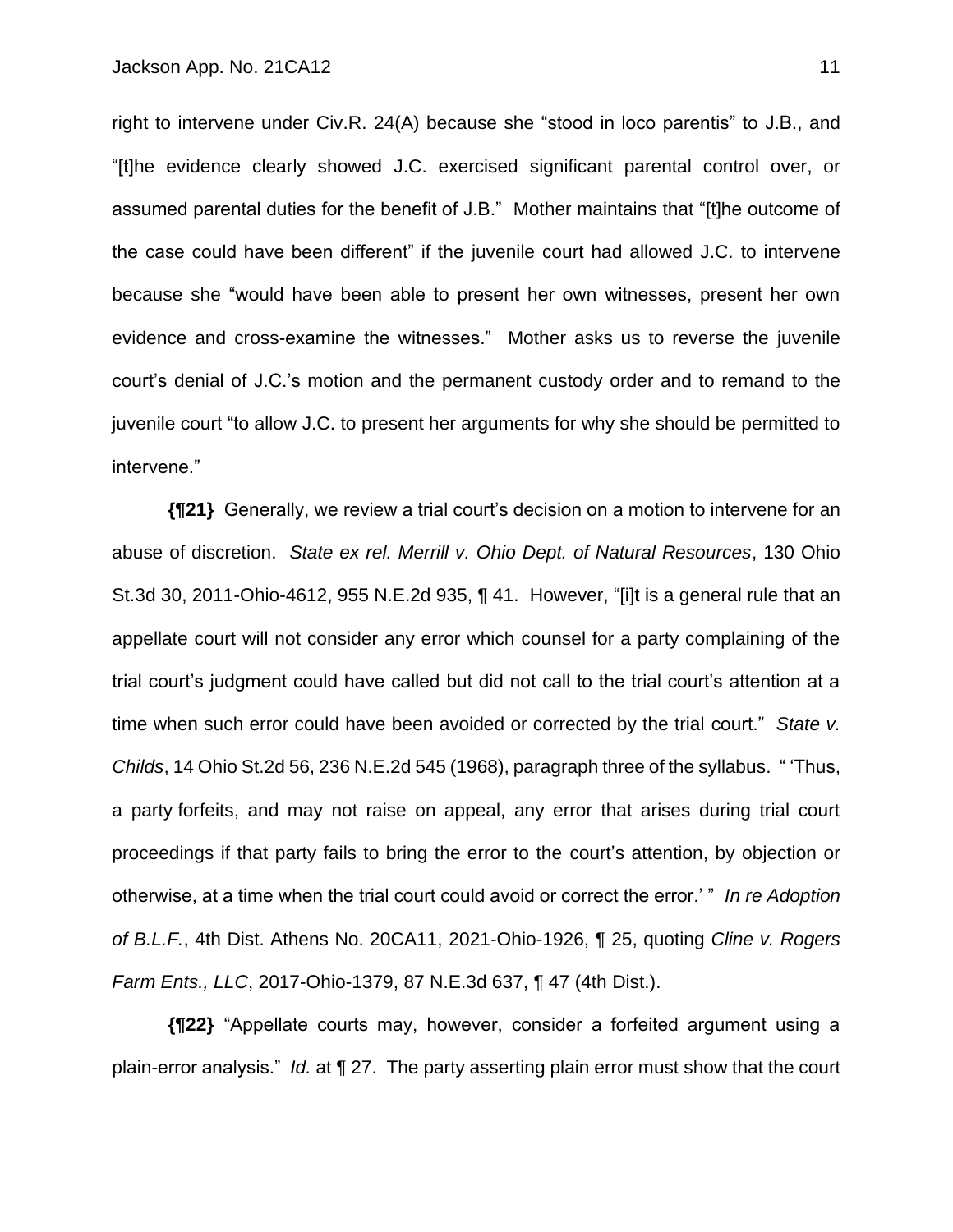made an obvious error that affected substantial rights, i.e., that it affected the outcome of the trial. *State v. Rogers*, 143 Ohio St.3d 385, 2015-Ohio-2459, 38 N.E.3d 860, ¶ 22. The party must "demonstrate a reasonable probability that the error resulted in prejudice." (Emphasis deleted.) *Id.* Even if the party makes this showing, "in recognizing plain error in a civil case, a court must proceed with utmost caution, limiting use of the doctrine to 'the extremely rare case involving exceptional circumstances where error, to which no objection was made at the trial court, seriously affects the basic fairness, integrity, or public reputation of the judicial process, thereby challenging the legitimacy of the underlying judicial process itself.' " *Jones v. Cleveland Clinic Found.*, 161 Ohio St.3d 337, 2020-Ohio-3780, 163 N.E.3d 501, ¶ 24, quoting *Goldfuss v. Davidson*, 79 Ohio St.3d 116, 679 N.E.2d 1099 (1997), syllabus.

**{¶23}** In this case, Mother filed a motion asking the court to allow J.C. to intervene in this matter, which the juvenile court denied. On appeal, Mother challenges the juvenile court's ruling on J.C.'s motion to intervene, not Mother's own motion. Mother acknowledges that she did not object when the court effectively denied J.C.'s motion at the permanent custody hearing and concedes that plain error review therefore applies to her first assignment of error.

**{¶24}** Even if Mother had appellate standing to challenge the denial of J.C.'s motion to intervene and that ruling was an obvious error, Mother has not shown that it affected her substantial rights. J.C. testified at the permanent custody hearing, the juvenile court was aware of her desire for legal custody, and the court considered whether she was a suitable relative to care for J.B. as an alternative to a grant of permanent custody to the Agency. The court found she was not because her household contained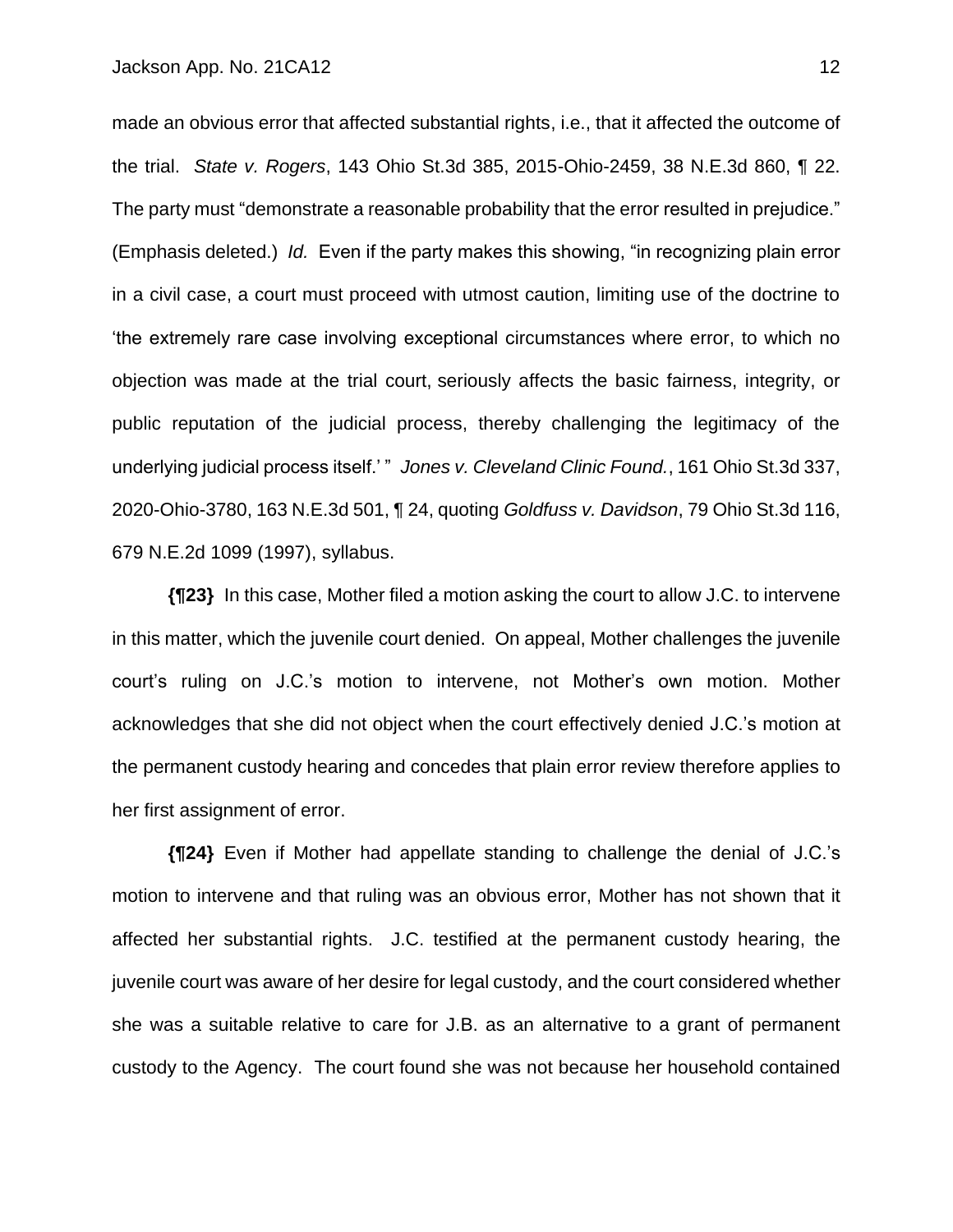"convicted felons" and her testimony "was not credible." Mother merely speculates that the outcome of the case "could have been different" if J.C. had been able to call witnesses, present evidence, and cross-examine witnesses. Mother does not indicate what witnesses and evidence J.C. would have presented or articulate why Mother's own counsel could not have called the witnesses or presented the evidence. In addition, Mother had her own counsel to cross-examine witnesses, and Mother has not asserted, let alone demonstrated, that her counsel provided ineffective assistance in this regard. Thus, Mother has not shown a reasonable probability that the juvenile court's alleged error in denying J.C.'s motion to intervene affected the outcome of the permanent custody hearing and thus resulted in prejudice. Therefore, Mother has not demonstrated that the juvenile court committed plain error when it denied J.C.'s motion, and we overrule the first assignment of error.

## IV. PERMANENT CUSTODY DECISION

**{¶25}** In her second assignment of error, Mother contends that the juvenile court's decision to grant permanent custody to the Agency was against the manifest weight of the evidence. Mother asserts that J.B. has a "significant relationship" with J.C. According to Mother, their love and bond is demonstrated by the fact that J.C. has been involved in J.B.'s life "at least since he was almost a year old," that J.C. cared for him at least six months, that J.C. tried to stay involved in the case after J.B.'s removal from her home, and that J.C. came to the permanent custody hearing and testified that she wanted legal custody of J.B.

**{¶26}** Mother maintains J.B.'s need for a legally secure permanent placement can be achieved without a grant of permanent custody to the Agency. According to Mother,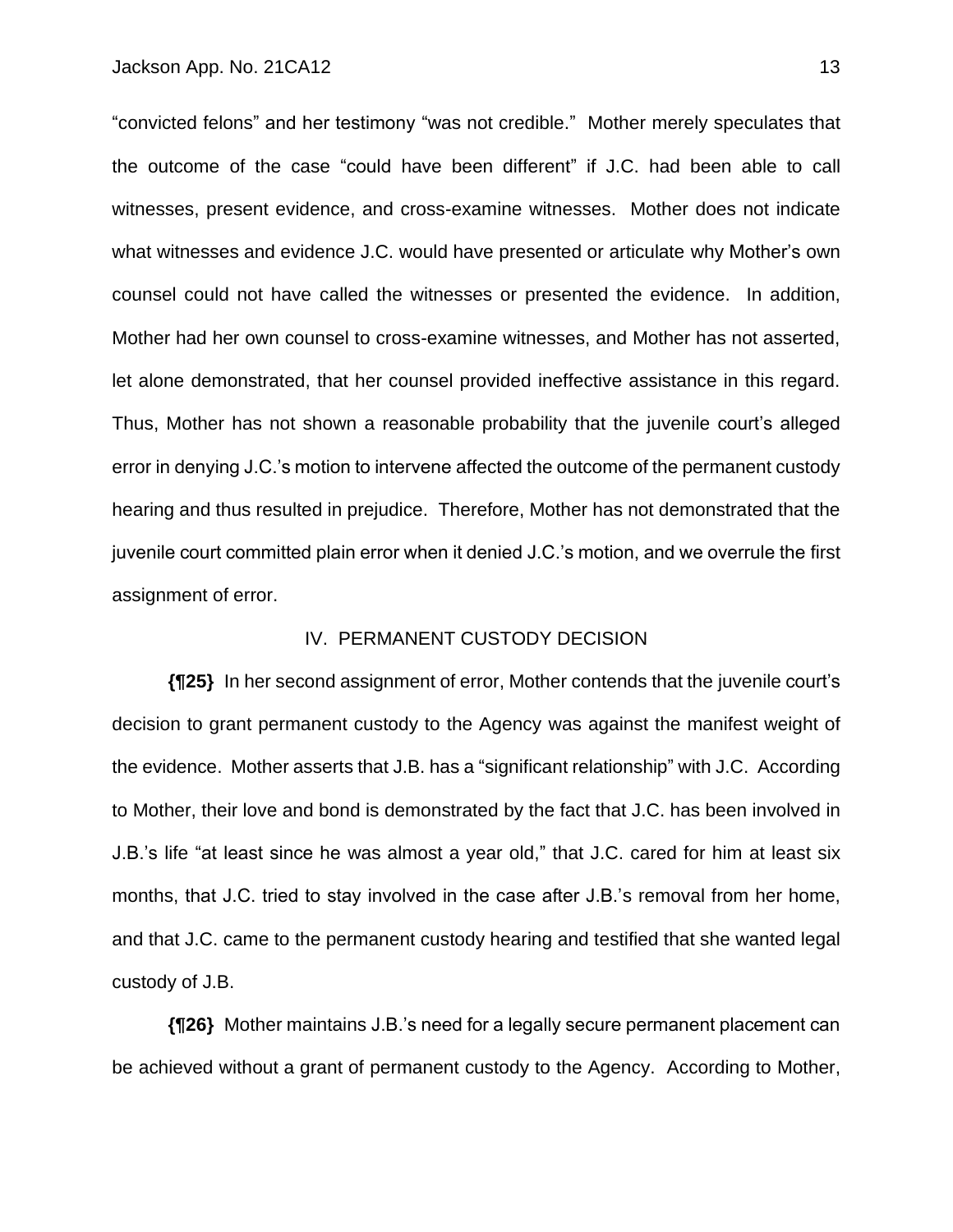"J.C. is the best option for a safe, stable, consistent environment where J.B.'s needs will be met—because she has already demonstrated that she can provide all of these for J.B." Mother emphasizes the fact that J.C. has a large enough home to accommodate J.B., that J.C. has "a full-time, long-term job that can financially support" him, that he did well when placed in her home, and that there were no reports of safety concerns in her home. Mother claims the Agency was "derelict" in its "duty of care to J.B." and unfairly opposed a grant of legal custody to J.C. based on an "unverified statement" C.H. made about his living arrangements which was "almost a year old," J.C.'s inability to "stop a grown man with clear drug issues from using her address as a permanent mailing address," concerns about activity in the home "decades ago" during C.H.'s youth, and J.C. occasionally allowing her husband to stay in the home. Mother notes that J.C. denied that C.H. resided in her home and that he "passed away 2.5 months before the Trial Court used [him] as an excuse to justify denying J.B.'s right to be with his family." Mother asserts that the Agency had no issue with C.C. being in J.C.'s home when J.B. was placed with her and that there is no evidence the Agency told her she had to choose been C.C. and J.B. Mother claims that J.C. and D.M. are viable candidates for legal custody because they each had legal custody of another child and therefore are likely able to pass background checks and meet financial requirements to care for J.B. Mother asserts that Butts "openly admitted" that the Agency did not look into D.M. as a possible placement but "found the time to talk with J.B.'s foster family about adopting him."

**{¶27}** "A reviewing court will not reverse a trial court's judgment in a permanent custody case unless it is against the manifest weight of the evidence." *In re C.S.*, 4th Dist. Pike No. 19CA899, 2019-Ohio-5109, ¶ 21. We have explained: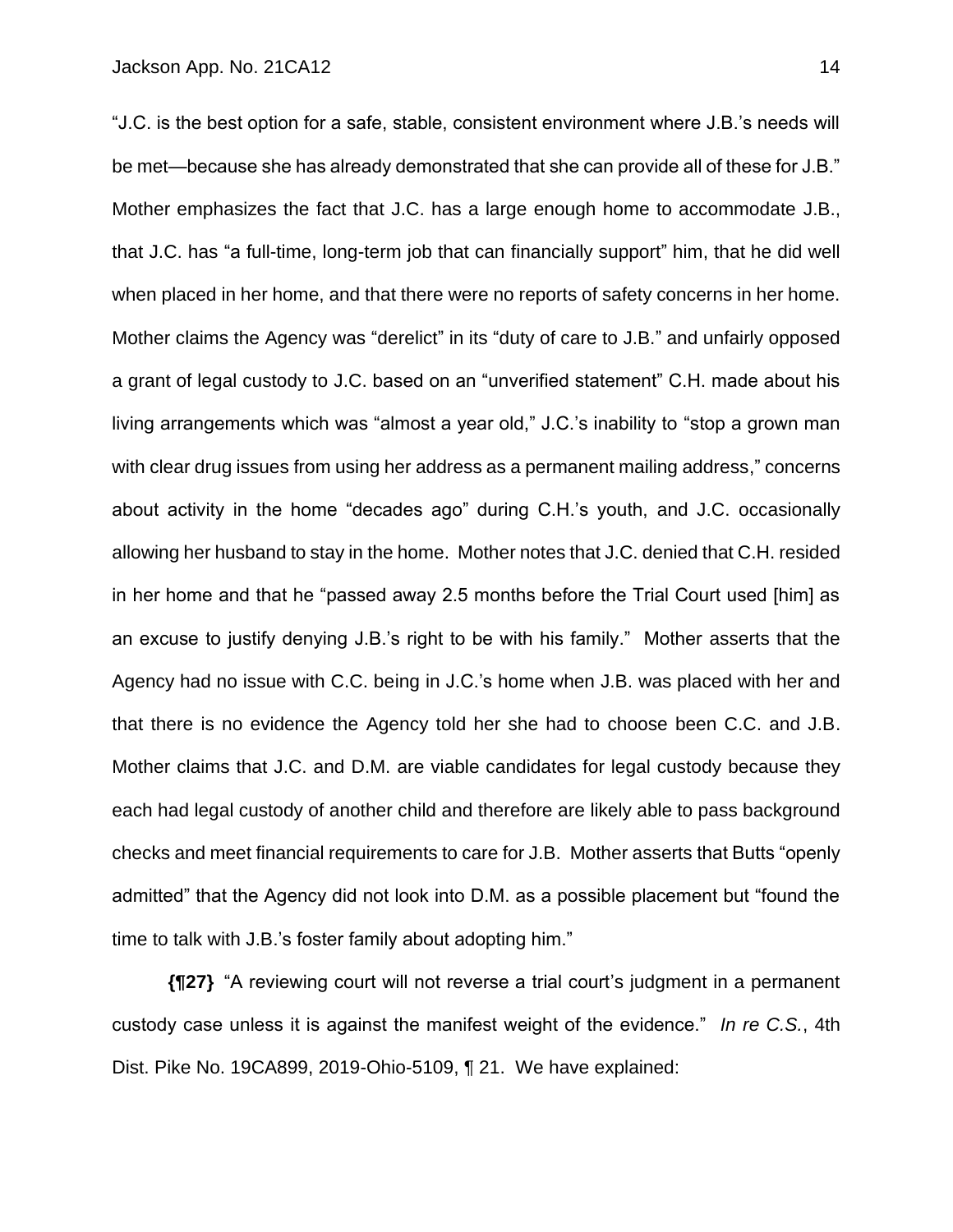"To determine whether a permanent custody decision is against the manifest weight of the evidence, an appellate court must weigh the evidence and all reasonable inferences, consider the credibility of the witnesses, and determine whether in resolving evidentiary conflicts, the trial court clearly lost its way and created such a manifest miscarriage of justice that the judgment must be reversed and a new trial ordered." [*In re T.J.*, 4th Dist. Highland Nos. 15CA15 & 15CA16, 2016-Ohio-163,] ¶ 25, citing *Eastley v. Volkman*, 132 Ohio St.3d 328, 2012-Ohio-2179, 972 N.E.2d 517, ¶ 20. In reviewing evidence under this standard, we defer to the trial court's determinations of matters of credibility, which are crucial in these cases, where demeanor and attitude are not reflected well by the written record. *Eastley* at ¶ 21; *Davis v. Flickinger*, 77 Ohio St.3d 415, 419, 674 N.E.2d 1159 (1997).

In a permanent custody case the dispositive issue on appeal is "whether the \* \* \* court's findings \* \* \* were supported by clear and convincing evidence." *In re K.H.*, 119 Ohio St.3d 538, 2008-Ohio-4825, 895 N.E.2d 809, ¶ 43; R.C. 2151.414(B)(1). "Clear and convincing evidence" is "that measure or degree of proof which is more than a mere 'preponderance of the evidence,' but not to the extent of such certainty as is required 'beyond a reasonable doubt' in criminal cases and which will produce in the mind of the trier of facts a firm belief or conviction as to the facts sought to be established." *Cross v. Ledford*, 161 Ohio St. 469, 120 N.E.2d 118 (1954), paragraph three of the syllabus; *State ex rel. Pietrangelo v. Avon Lake*, 149 Ohio St.3d 273, 2016-Ohio-5725, 74 N.E.3d 419, ¶ 14. "[I]f the children services agency presented competent and credible evidence upon which the trier of fact reasonably could have formed a firm belief that permanent custody is warranted, then the court's decision is not against the manifest weight of the evidence." *In re R.M.*, 2013-Ohio-3588, 997 N.E.2d 169, ¶ 55 (4th Dist.).

(First alteration and ellipsis added.) *Id.* at ¶ 21-22.

**{¶28}** R.C. 2151.414(B)(1)(d) allows a court to grant permanent custody to a public children services agency if it determines by clear and convincing evidence that "[t]he child has been in the temporary custody of one or more public children services agencies \* \* \* for twelve or more months of a consecutive twenty-two-month period \* \* \*" and that permanent custody is in the best interest of the child. The time between the filing of the permanent custody motion and the permanent custody hearing does not count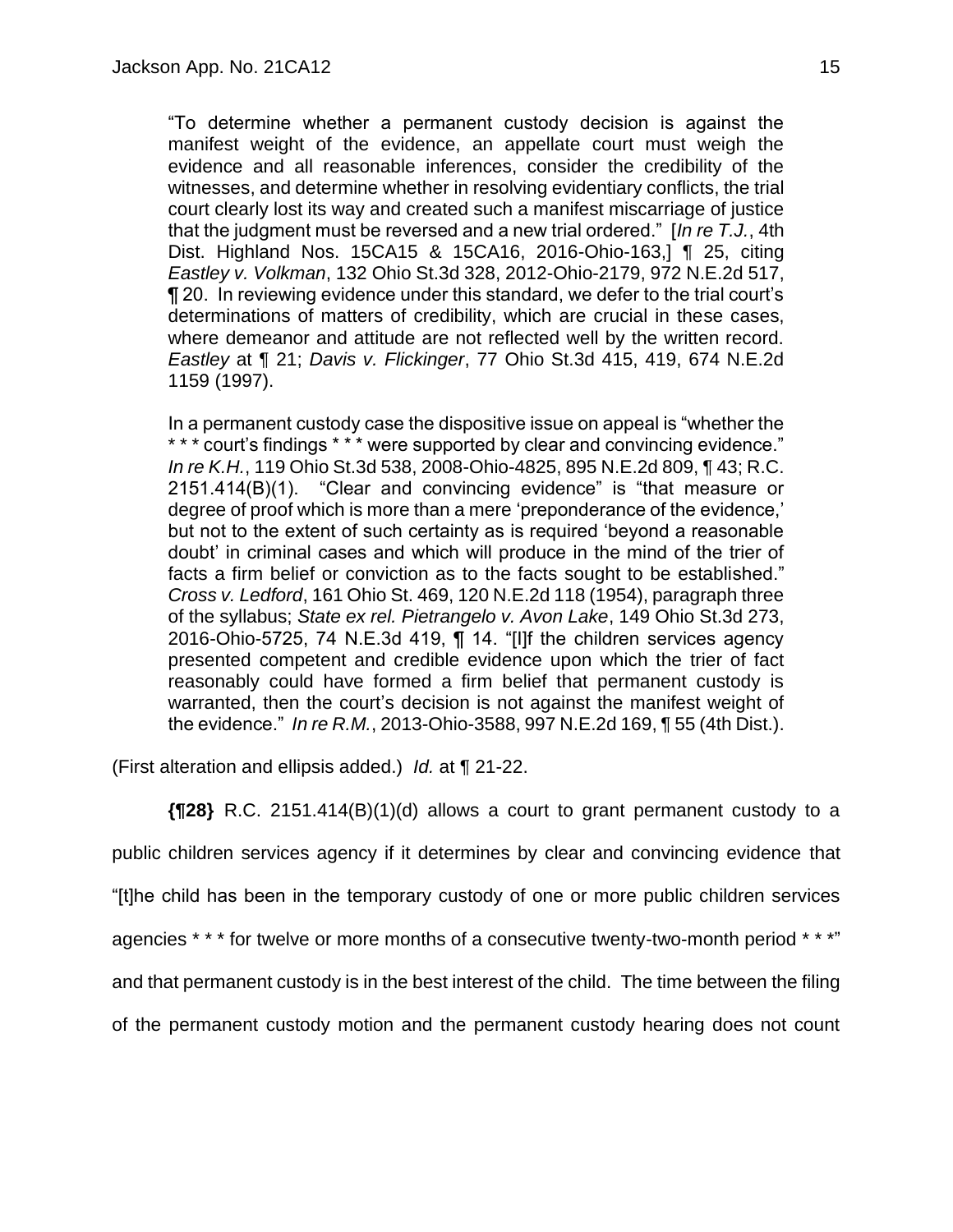toward the 12-month period. *In re C.W.*, 104 Ohio St.3d 163, 2004-Ohio-6411, 818

N.E.2d 1176, ¶ 26. Here, there is no dispute that the time requirement was satisfied.

**{¶29}** R.C. 2151.414(D)(1) governs the best interest determination and provides:

In determining the best interest of a child \* \* \* the court shall consider all relevant factors, including, but not limited to, the following:

(a) The interaction and interrelationship of the child with the child's parents, siblings, relatives, foster caregivers and out-of-home providers, and any other person who may significantly affect the child;

(b) The wishes of the child, as expressed directly by the child or through the child's guardian ad litem, with due regard for the maturity of the child;

(c) The custodial history of the child, including whether the child has been in the temporary custody of one or more public children services agencies \* \* \* for twelve or more months of a consecutive twenty-two-month period \* \* \*;

(d) The child's need for a legally secure permanent placement and whether that type of placement can be achieved without a grant of permanent custody to the agency;

(e) Whether any of the factors in divisions (E)(7) to (11) of this section apply in relation to the parents and child.

No one factor has "greater weight or heightened significance." *In re C.F.*, 113 Ohio St.3d

73, 2007-Ohio-1104, 862 N.E.2d 816, ¶ 57. "Instead, the trial court considers the totality

of the circumstances when making its best interest determination." *In re Z.M.*, 4th Dist.

Scioto No. 18CA3856, 2019-Ohio-2564, ¶ 24.

A. Interactions and Interrelationships of the Child

**{¶30}** There is evidence Mother had positive interactions with J.B. during visits,

which she consistently attended when not in treatment, incarcerated, or precluded due to

the COVID-19 pandemic, but she frequently arrived late. There is evidence J.B. does not

have much of a relationship with C.H., who did not want to participate in this matter. J.B.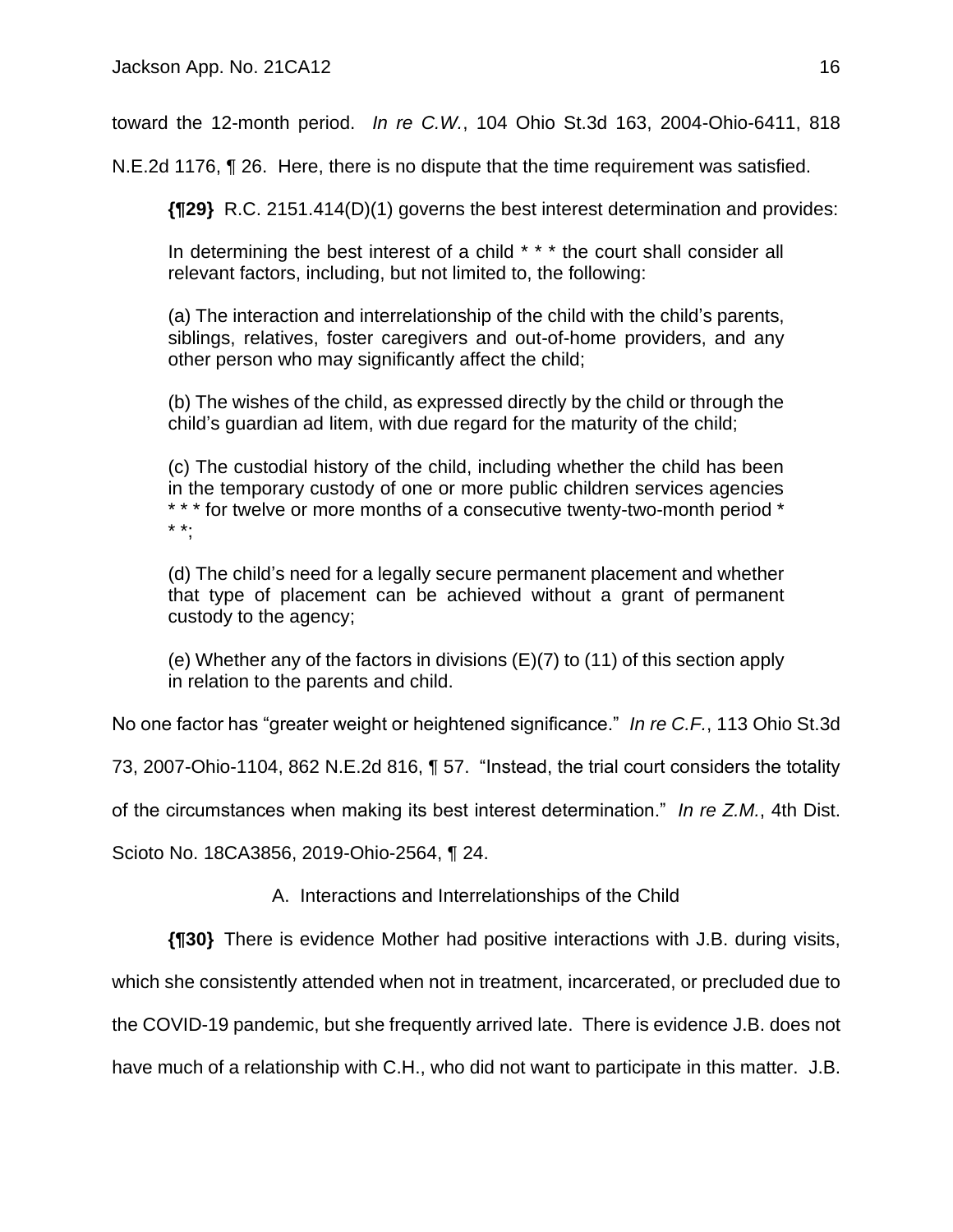presumably had a bond with J.C. during the months he lived with her. Although J.C. made efforts to maintain the relationship after the Agency moved him to foster care, they were inhibited due to Agency visitation policies related to the COVID-19 pandemic. There is evidence that J.B. is doing well in foster care and has a good bond with his foster family, who he had lived with over 15 months at the time of the permanent custody hearing.

#### B. Wishes of the Child

**{¶31}** J.B. was unable to convey his wishes due to his age.

#### C. Custodial History

**{¶32}** As the juvenile court found, J.B. spent the majority of his life out of Mother's care. Mother left him in T.B.'s care for an unknown amount of time in mid-2019 when Mother was incarcerated. It is unclear exactly when he began to live with J.C., but it seems to have occurred, at the latest, on August 22, 2019, when Mother voluntarily agreed to a safety plan with the Agency. The Agency got temporary custody on October 16, 2019, and J.B. had been in the Agency's temporary custody for more than 12 months of a consecutive 22-month period when it moved for permanent custody on March 17, 2021. While in the Agency's temporary custody, J.B. resided with J.C. from October 16, 2019 to January 23, 2020, when the Agency placed him with the foster family.

D. Legally Secure Permanent Placement

**{¶33}** The Ohio Revised Code does not define the phrase "legally secure permanent placement"; however, "this court and others have generally interpreted the phrase to mean a safe, stable, consistent environment where a child's needs will be met." *In re M.B.*, 4th Dist. Highland No. 15CA19, 2016-Ohio-793, ¶ 56. "A legally secure permanent placement is more than a house with four walls. Rather, it generally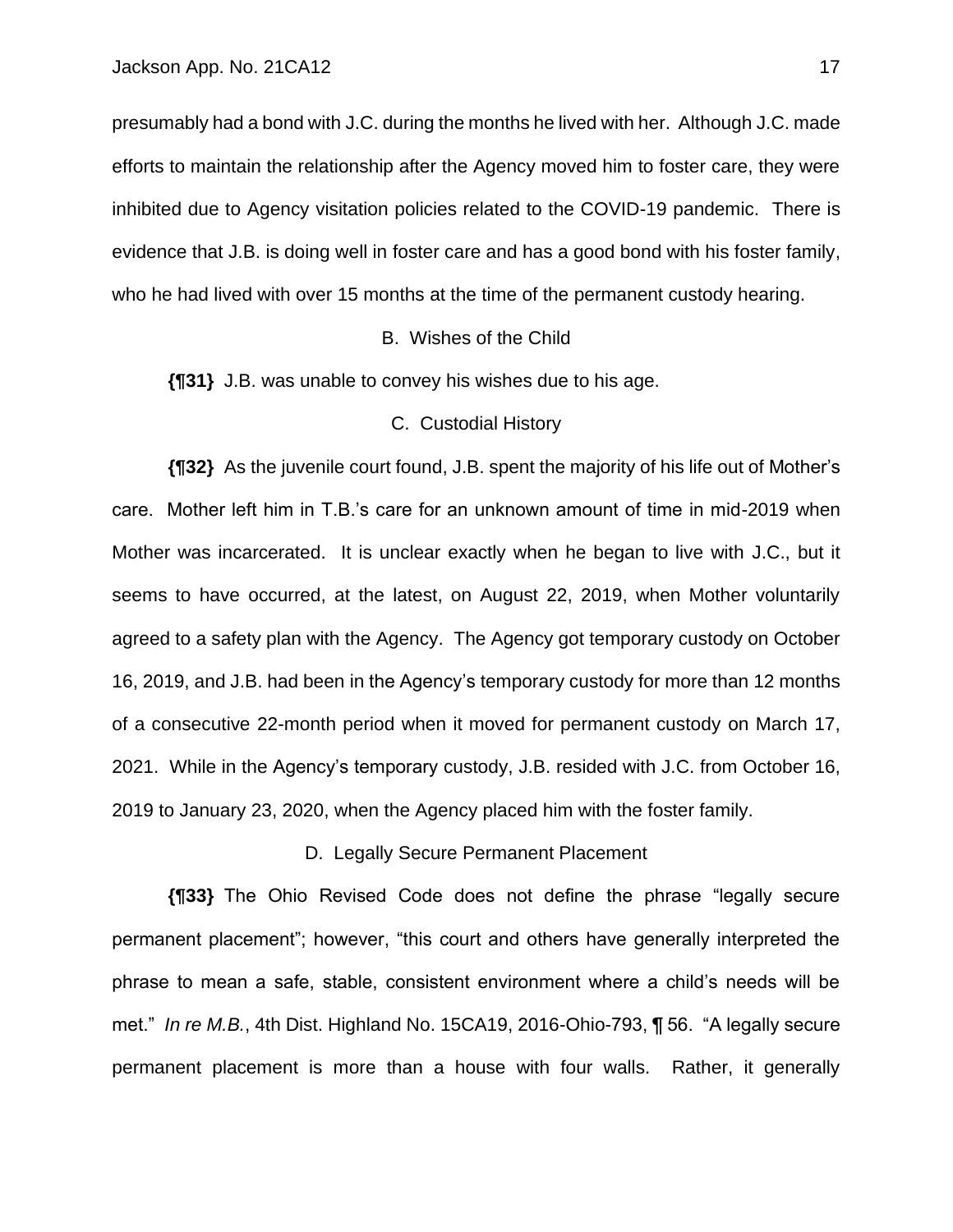encompasses a stable environment where a child will live in safety with one or more dependable adults who will provide for the child's needs." *Id.*

**{¶34}** The evidence adduced at the permanent custody hearing supports the juvenile court's finding that J.B. needs a legally secure permanent placement which cannot be achieved without a grant of permanent custody to the Agency. C.H. expressed no interest in and made no efforts toward providing J.B. with such a placement. Mother does not assert that she can provide such a placement, and the evidence demonstrates she is unable to do so. Mother has a substance abuse problem, has been incarcerated three times, and failed to make any meaningful progress on her case plan.

**{¶35}** The juvenile court did not have to determine by clear and convincing evidence that termination of Mother's parental rights was the only option or "that no suitable relative was available for placement." *In re Schaefer*, 111 Ohio St.3d 498, 2006- Ohio-5513, 857 N.E.2d 532, ¶ 64. However, in this case, the court found that no suitable relative placement had been produced as an alternative to permanent custody, and there is evidence to support its finding. There is no dispute T.B. is not suitable because she is a convicted felon. Although Mother claims great aunt, D.M., is suitable and criticizes the Agency for not exploring a placement with her, Mother did not suggest D.M. to Butts until a month or two before the permanent custody hearing, and D.M. never contacted Butts about wanting J.B. to be placed with her.

**{¶36}** In addition, the juvenile court was free to find that J.C. was not credible and that her household contained "convicted felons." "The trier of fact 'is free to believe all, part or none of the testimony of any witness[.]' " *State v. Walker*, 4th Dist. Ross No. 21CA3737, 2021-Ohio-4489, ¶ 24, quoting *State v. Dillard*, 4th Dist. Meigs No. 13CA9,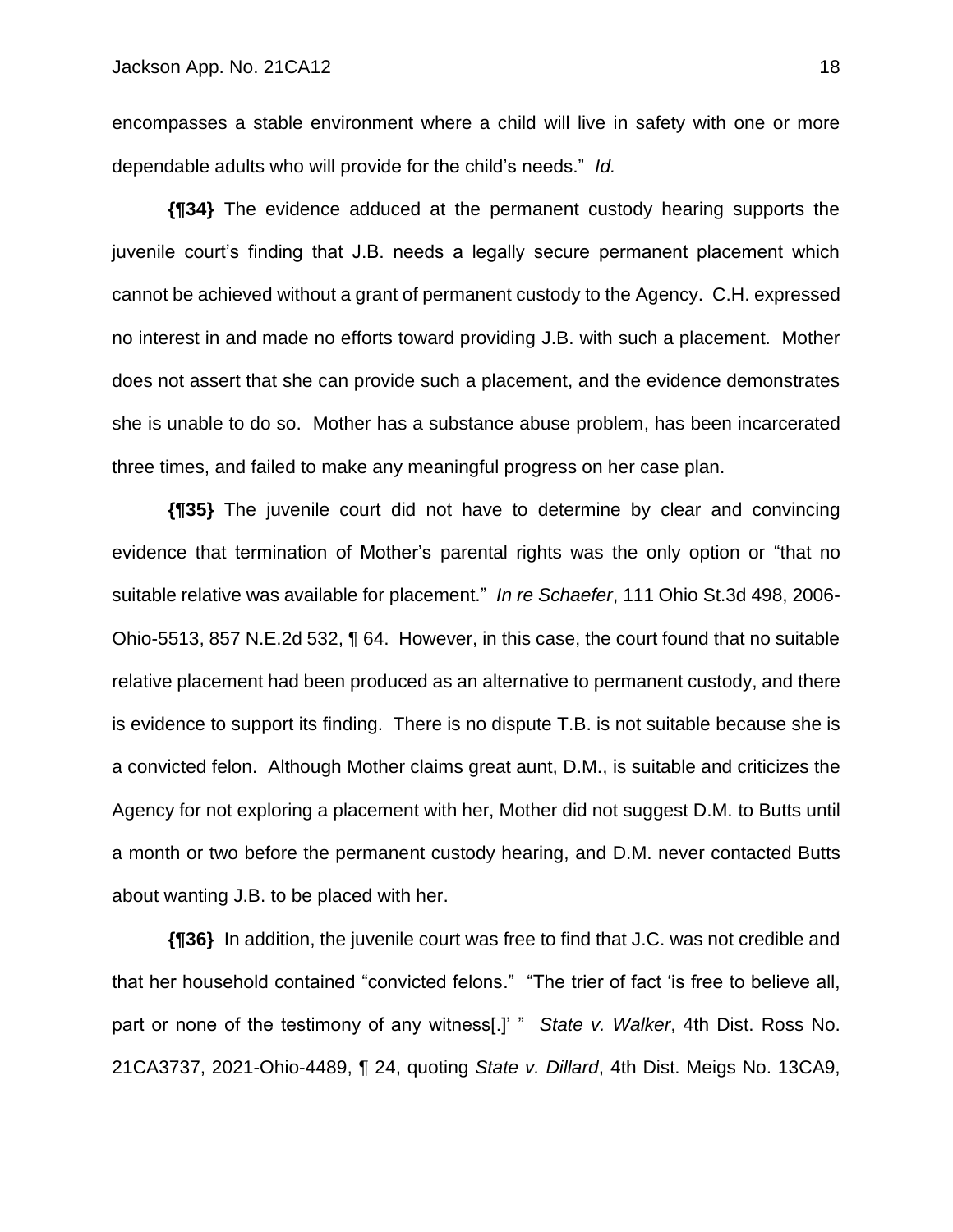2014-Ohio-4974, ¶ 28. J.C.'s estranged husband, C.C., has misdemeanor and felony convictions. J.C. admitted that she was aware of some of his criminal history, that she thought he was on probation, and that he spent one or two nights a week at her house. In addition, C.H. is a convicted felon and had an active warrant out for his arrest at the time of the permanent custody hearing. Right after C.H.'s paternity was established, C.H. made statements to Butts indicating that he lived at J.C.'s home whenever he did not have a female companion who was willing to host him. There is evidence that C.H. used J.C.'s address as his address and never provided the Agency with a different address despite Butts' monthly efforts to contact him and J.C.'s requests that he give a different address. Although J.C. denied that C.H. resided with her and claimed that he had not spent the night at her home for probably eight months, the juvenile court was free to not believe this testimony. The juvenile court also had no obligation to believe J.C.'s testimony indicating a willingness to ban C.C. and C.H. from her home.

**{¶37}** It is true that the Agency filed a suggestion of C.H.'s death before the juvenile court ruled on the permanent custody motion. However, because his purported death occurred after the permanent custody hearing, no evidence was adduced at the hearing with respect to it. Moreover, the article and obituary on which the suggestion of death is based are hearsay. In any event, while there seems to be no dispute that C.H. died after the permanent custody hearing, his death does not automatically make J.C. a suitable relative to care for J.B. It does not change the fact that J.C. gave testimony the juvenile court found to be incredible and that she displayed questionable judgment by sharing her home with convicted criminals.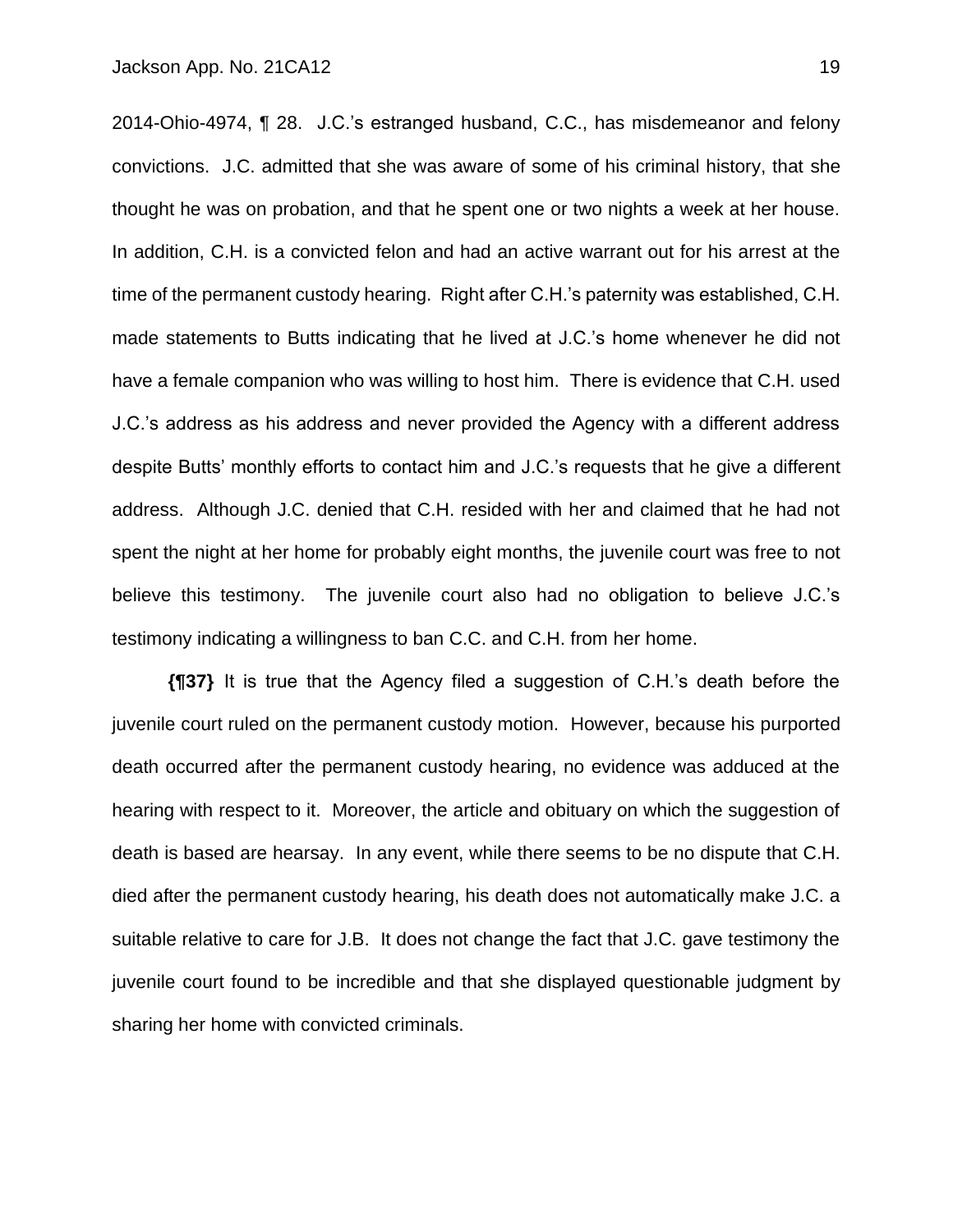**{¶38}** There is evidence that if the Agency has permanent custody, it will seek an adoptive family for J.B. It will consider whether any relatives are a viable option for adoption, and it has information that J.B.'s foster parents and backup caregiver are interested in adopting J.B. Thus, a grant of permanent custody to the Agency will allow J.B. to attain a legally secure permanent placement.

E. Factors in R.C. 2151.414(E)(7) to (E)(11)

**{¶39}** The juvenile court found that the factors in R.C. 2151.414(E)(7), (E)(8),

 $(E)(10)$ , and  $(E)(11)$  did not apply but made findings with respect to R.C. 2151.414 $(E)(9)$ .

That subsection applies if

[t]he parent has placed the child at substantial risk of harm two or more times due to alcohol or drug abuse and has rejected treatment two or more times or refused to participate in further treatment two or more times after a case plan issued pursuant to section 2151.412 of the Revised Code requiring treatment of the parent was journalized as part of a dispositional order issued with respect to the child or an order was issued by any other court requiring treatment of the parent.

R.C. 2151.414(E)(9). The court found that Mother refused to participate in treatment two

or more times after a case plan issued pursuant to R.C. 2151.412 requiring treatment was

journalized as part of a dispositional order issued with respect to J.B.

F. Totality of the Circumstances

**{¶40}** Based on the foregoing, we conclude the juvenile court's best interest finding was not against the manifest weight of the evidence. The Agency presented competent and credible evidence upon which the court reasonably could have formed a firm belief that a grant of permanent custody to the Agency was in the best interest of J.B. Because the juvenile court properly granted the Agency permanent custody of J.B. under R.C. 2151.414(B)(1)(d), we overrule the second assignment of error.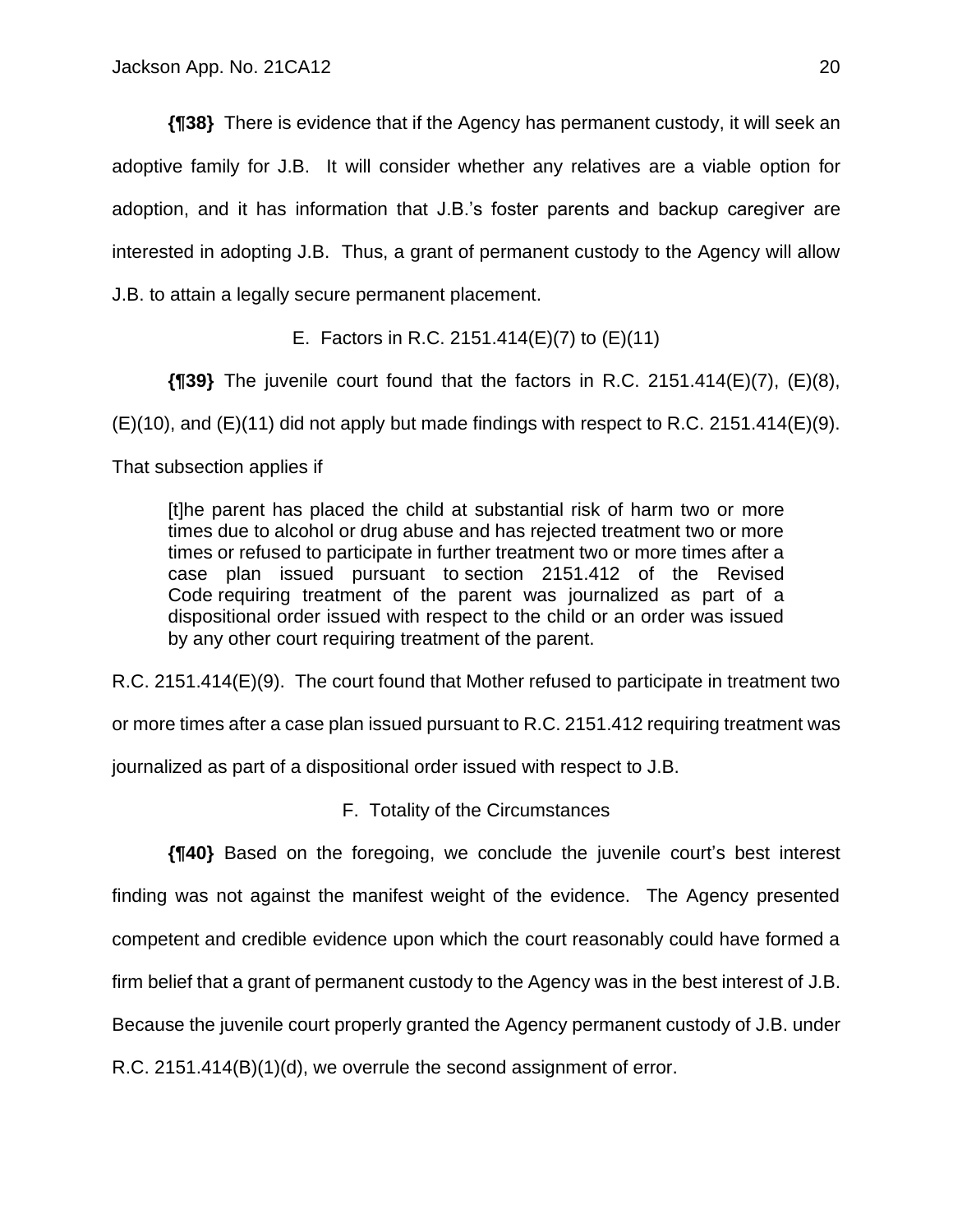# V. CONCLUSION

**{¶41}** Having overruled the assignments of error, we affirm the juvenile court's judgment.

JUDGMENT AFFIRMED.